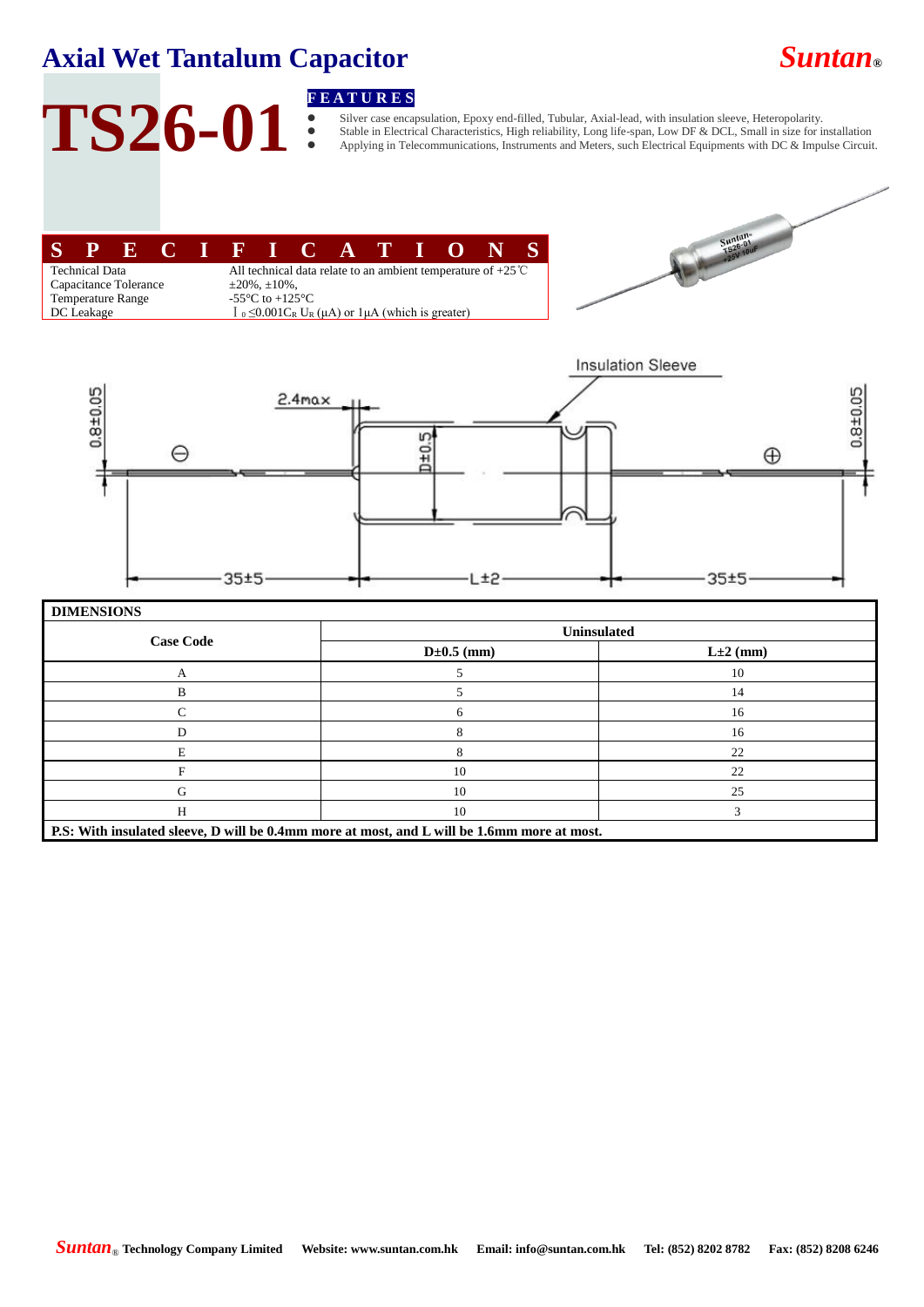## **Axial Wet Tantalum Capacitor** *Suntan***®**

## **TS26-01**

| <b>STANDARD RATINGS</b>        |                            |                           |               |                                                               |                                         |  |                                |                            |                           |                          |                                                    |                                                   |
|--------------------------------|----------------------------|---------------------------|---------------|---------------------------------------------------------------|-----------------------------------------|--|--------------------------------|----------------------------|---------------------------|--------------------------|----------------------------------------------------|---------------------------------------------------|
| <b>Rated</b><br><b>Voltage</b> | Category<br><b>Voltage</b> | Case<br>Code              | Cap<br>@100Hz | Max. DF<br>@+25 $\mathbb{C}$ ~<br>+125 $\mathcal{C}$<br>100Hz | Max. ESR<br>@-55 $\mathcal{C}$<br>100Hz |  | <b>Rated</b><br><b>Voltage</b> | Category<br><b>Voltage</b> | Case<br>Code              | Cap<br>$@100\mathrm{Hz}$ | Max. DF<br>@+25 $\mathbb{C}$ ~<br>+125 °C<br>100Hz | Max.<br><b>ESR</b><br>@-55 $\mathcal{C}$<br>100Hz |
| $\overline{\mathbf{V}}$        | $\mathbf{V}$               |                           | $\mu$ F       | $\frac{0}{0}$                                                 | $\mu\Omega$                             |  | $\overline{\mathbf{V}}$        | $\overline{\mathbf{V}}$    |                           | $\mu$ F                  | $\frac{0}{0}$                                      | $\mu\Omega$                                       |
|                                |                            | A                         | 1.0           | 6                                                             | 1800                                    |  | 16<br>(15)                     |                            | A                         | 6.8                      | 8                                                  | 350                                               |
|                                |                            | A                         | 1.5           | 6                                                             | 1400                                    |  |                                |                            | A                         | 10                       | 8                                                  | 260                                               |
|                                |                            | A                         | 2.2           | $\sqrt{6}$                                                    | 1100                                    |  |                                |                            | A                         | 15                       | 10                                                 | 180                                               |
|                                |                            | А                         | 3.3           | 6                                                             | 700                                     |  |                                |                            | A                         | $22\,$                   | $10\,$                                             | 150                                               |
|                                |                            | A                         | 4.7           | 6                                                             | 500                                     |  |                                |                            | A                         | 33                       | 12                                                 | 110                                               |
|                                |                            | А                         | 6.8           | $\,8\,$                                                       | 350                                     |  |                                |                            | A                         | 47                       | $\sqrt{2}$                                         | 90                                                |
|                                |                            | A                         | 10            | $\,8\,$                                                       | 260                                     |  |                                |                            | A                         | 68                       | 18                                                 | $80\,$                                            |
|                                |                            | A                         | 15            | 10                                                            | 200                                     |  |                                | 10                         | A                         | 100                      | $20\,$                                             | $70\,$                                            |
|                                |                            | A                         | 22            | $10\,$                                                        | 180                                     |  |                                |                            | $\, {\bf B}$              | 150                      | $30\,$                                             | $60\,$                                            |
|                                |                            | A                         | 33            | 12                                                            | 125                                     |  |                                |                            | B                         | 220                      | 40                                                 | 55                                                |
|                                |                            | A                         | 47            | 15                                                            | 125                                     |  |                                |                            | $\mathbf C$               | 330                      | 40                                                 | $45\,$                                            |
| 6.3                            | 4                          | A                         | 68            | 18                                                            | 125                                     |  |                                |                            | $\mathbf D$               | 470                      | 40                                                 | 40                                                |
|                                |                            | $\mathbf{A}$              | 100           | $20\,$                                                        | 100                                     |  |                                |                            | $\mathbf E$               | 680                      | 45                                                 | $\overline{35}$                                   |
|                                |                            | $\mathbf{A}$              | 150           | 30                                                            | 80                                      |  |                                |                            | ${\bf F}$                 | 1000                     | 50                                                 | 30                                                |
|                                |                            | B                         | 220           | $40\,$                                                        | 70                                      |  |                                |                            | $\boldsymbol{\mathrm{F}}$ | 1200                     | 50                                                 | $25\,$                                            |
|                                |                            | $\, {\bf B}$              | 330           | $40\,$                                                        | 60                                      |  |                                |                            | G                         | 1500                     | 60                                                 | $20\,$                                            |
|                                |                            | $\mathbf C$               | 470           | 50                                                            | 50                                      |  |                                |                            | A                         | 1.0                      | 6                                                  | 1800                                              |
|                                |                            | $\mathbf C$               | 680           | 50                                                            | 35                                      |  |                                |                            | A                         | 1.5                      | $\sqrt{6}$                                         | 1400                                              |
|                                |                            | ${\bf D}$                 | 1000          | 60                                                            | $25\,$                                  |  |                                |                            | A                         | $2.2\,$                  | 6                                                  | 1100<br>700                                       |
|                                |                            | ${\bf D}$                 | 1200          | 60                                                            | $25\,$                                  |  |                                |                            | A                         | $3.3\,$<br>4.7           | 6                                                  |                                                   |
|                                |                            | ${\bf E}$<br>${\bf E}$    | 1500<br>2200  | 60<br>$70\,$                                                  | 20<br>200                               |  |                                |                            | A<br>A                    | 6.8                      | $\sqrt{6}$<br>$\,8\,$                              | 500<br>300                                        |
|                                |                            | ${\bf F}$                 | 3300          | $80\,$                                                        | 15                                      |  |                                | 16                         | A                         | 10                       | $\,8\,$                                            | 260                                               |
|                                | 6.3                        | $\mathbf{A}$              | 1.0           | 6                                                             | 1800                                    |  |                                |                            | A                         | 15                       | 10                                                 | 175                                               |
|                                |                            | A                         | 1.5           | 6                                                             | 1400                                    |  |                                |                            | A                         | 22                       | $10\,$                                             | 150                                               |
|                                |                            | $\boldsymbol{\mathsf{A}}$ | 2.2           | $\sqrt{6}$                                                    | 1100                                    |  |                                |                            | A                         | 33                       | 12                                                 | 110                                               |
|                                |                            | A                         | 3.3           | 6                                                             | 700                                     |  | 25                             |                            | A                         | 47                       | 12                                                 | $80\,$                                            |
|                                |                            | A                         | 4.7           | $\sqrt{6}$                                                    | 500                                     |  |                                |                            | A                         | 68                       | $20\,$                                             | 75                                                |
|                                |                            | A                         | 6.8           | $\,8\,$                                                       | 350                                     |  |                                |                            | B                         | 100                      | $20\,$                                             | $70\,$                                            |
|                                |                            | А                         | 10            | $\,8\,$                                                       | 250                                     |  |                                |                            | $\mathbf C$               | 150                      | $25\,$                                             | $60\,$                                            |
|                                |                            | A                         | 15            | $10\,$                                                        | 200                                     |  |                                |                            | $\mathbf C$               | 220                      | 30                                                 | 55                                                |
|                                |                            | A                         | 22            | $10\,$                                                        | 175                                     |  |                                |                            | $\mathbf D$               | 330                      | 30                                                 | 45                                                |
|                                |                            | А                         | 33            | 12                                                            | 125                                     |  |                                |                            | E                         | 470                      | $40\,$                                             | $40\,$                                            |
| 10                             |                            | A                         | 47            | 15                                                            | 100                                     |  |                                |                            | $\boldsymbol{\mathrm{F}}$ | 680                      | 40                                                 | 35                                                |
|                                |                            | A                         | 68            | $18\,$                                                        | $80\,$                                  |  |                                |                            | ${\bf G}$                 | 1000                     | $40\,$                                             | $30\,$                                            |
|                                |                            | A                         | 100           | $20\,$                                                        | 60                                      |  |                                |                            | G                         | 1200                     | 50                                                 | $\overline{25}$                                   |
|                                |                            | A                         | 150           | 30                                                            | 55                                      |  |                                |                            | $\, {\rm H}$              | 1500                     | 60                                                 | $20\,$                                            |
|                                |                            | $\, {\bf B}$              | 220           | $40\,$                                                        | 45                                      |  |                                |                            | $\boldsymbol{\mathsf{A}}$ | 1.0                      | 6                                                  | 1800                                              |
|                                |                            | $\, {\bf B}$              | 330           | 45                                                            | $40\,$                                  |  |                                |                            | A                         | 1.5                      | 6                                                  | 1400                                              |
|                                |                            | $\overline{C}$            | 470           | 50                                                            | 35                                      |  |                                |                            | $\mathbf A$               | $2.2\,$                  | $\sqrt{6}$                                         | 1100                                              |
|                                |                            | ${\bf D}$                 | 680           | 50                                                            | 30                                      |  |                                |                            | A                         | 3.3                      | $\sqrt{6}$                                         | 700                                               |
|                                |                            | ${\bf D}$                 | 1000          | 50                                                            | $25\,$                                  |  |                                |                            | A                         | 4.7                      | $\sqrt{6}$                                         | 450                                               |
|                                |                            | $\mathbf E$               | 1200          | 60                                                            | 25                                      |  |                                |                            | A                         | 6.8                      | $\,8\,$                                            | 350                                               |
|                                |                            | ${\bf F}$                 | 1500          | 60                                                            | 20                                      |  | 40                             | 25                         | A                         | 10                       | $\,8\,$                                            | 260                                               |
|                                |                            | $\mathbf F$               | 2200          | $70\,$                                                        | 20                                      |  |                                |                            | A                         | 15                       | $10\,$                                             | 175                                               |
|                                |                            | A                         | $1.0\,$       | $\sqrt{6}$                                                    | 1800                                    |  |                                |                            | A                         | 22                       | 12                                                 | 140                                               |
| 16                             |                            | A                         | 1.5           | $\sqrt{6}$                                                    | 1400                                    |  |                                |                            | $\mathbf{A}$              | 33                       | $12\,$                                             | 110                                               |
| (15)                           | 10                         | A                         | $2.2\,$       | 6                                                             | 1100                                    |  |                                |                            | B                         | 47                       | 15                                                 | $80\,$                                            |
|                                |                            | A                         | $3.3\,$       | 6                                                             | 700                                     |  |                                |                            | $\, {\bf B}$              | 68                       | 15                                                 | $75\,$                                            |
|                                |                            | $\mathbf{A}$              | 4.7           | 6                                                             | 500                                     |  |                                |                            | $\mathbf C$               | 100                      | $20\,$                                             | 65                                                |